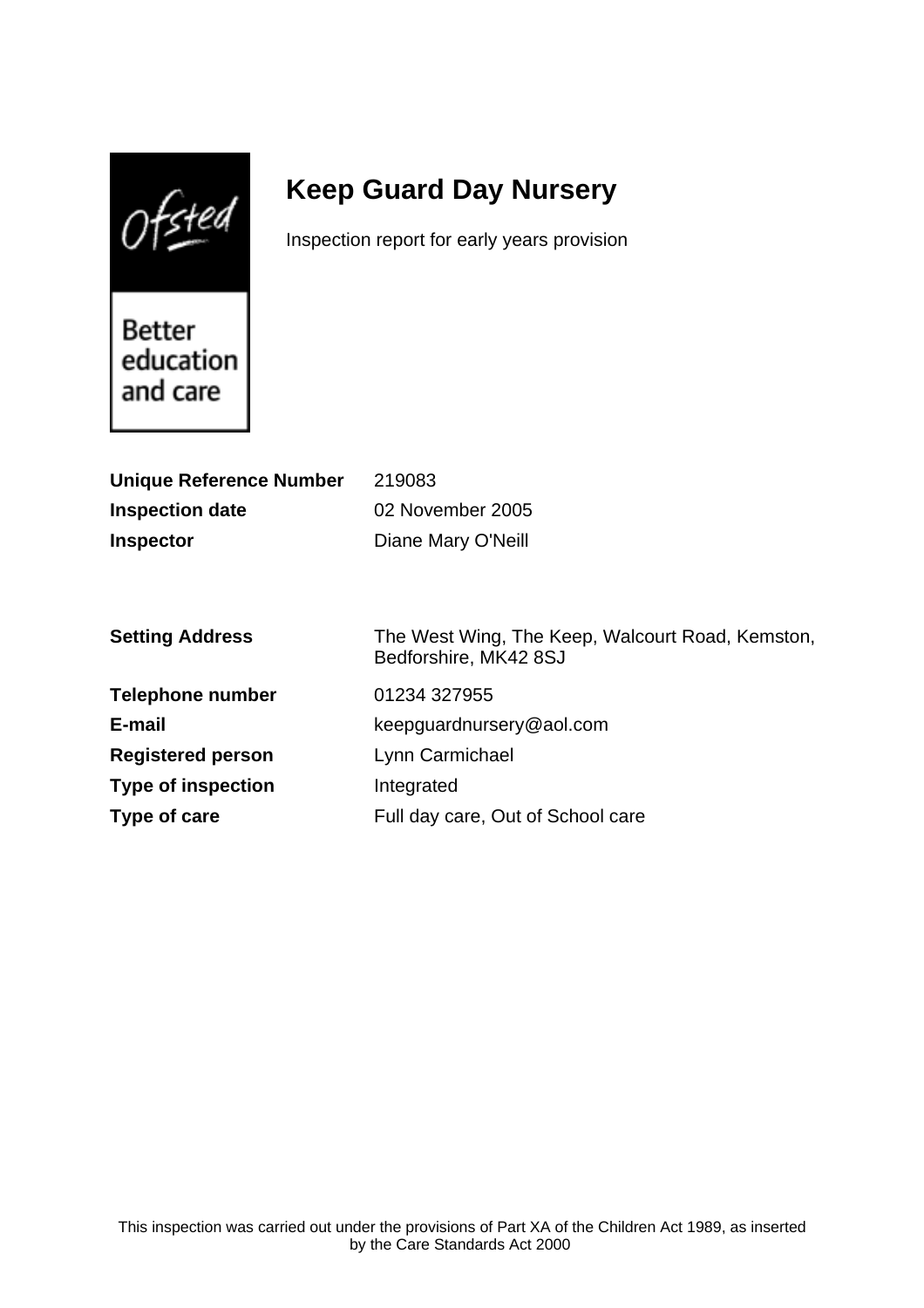## **ABOUT THIS INSPECTION**

The purpose of this inspection is to assure government, parents and the public of the quality of childcare and, if applicable, of nursery education. The inspection was carried out under Part XA Children Act 1989 as introduced by the Care Standards Act 2000 and, where nursery education is provided, under Schedule 26 of the School Standards and Framework Act 1998.

This report details the main strengths and any areas for improvement identified during the inspection. The judgements included in the report are made in relation to the outcomes for children set out in the Children Act 2004; the National Standards for under 8s day care and childminding; and, where nursery education is provided, the Curriculum guidance for the foundation stage.

The report includes information on any complaints about the childcare provision which Ofsted has received since the last inspection or registration or 1 April 2004 whichever is the later.

### **The key inspection judgements and what they mean**

Outstanding: this aspect of the provision is of exceptionally high quality Good: this aspect of the provision is strong Satisfactory: this aspect of the provision is sound Inadequate: this aspect of the provision is not good enough

For more information about early years inspections, please see the booklet Are you ready for your inspection? which is available from Ofsted's website: www.ofsted.gov.uk.

# **THE QUALITY AND STANDARDS OF THE CARE AND NURSERY EDUCATION**

On the basis of the evidence collected on this inspection:

The quality and standards of the care are good. The registered person meets the National Standards for under 8s day care and childminding.

The quality and standards of the nursery education are outstanding.

### **WHAT SORT OF SETTING IS IT?**

Keep Guard Day Nursery has been in operation since 1996 and operates from The West Wing, The Keep in Kempston Bedfordshire. The nursery has use of one wing of the building and uses the basement and first floor areas. The 2 to 5-year-olds are cared for in the basement and have use of 5 rooms. Children under 2 are cared for in 2 rooms on the first floor. The out of school club has use of 2 rooms on the first floor. A maximum of 74 children may attend the nursery at any one time, with no more than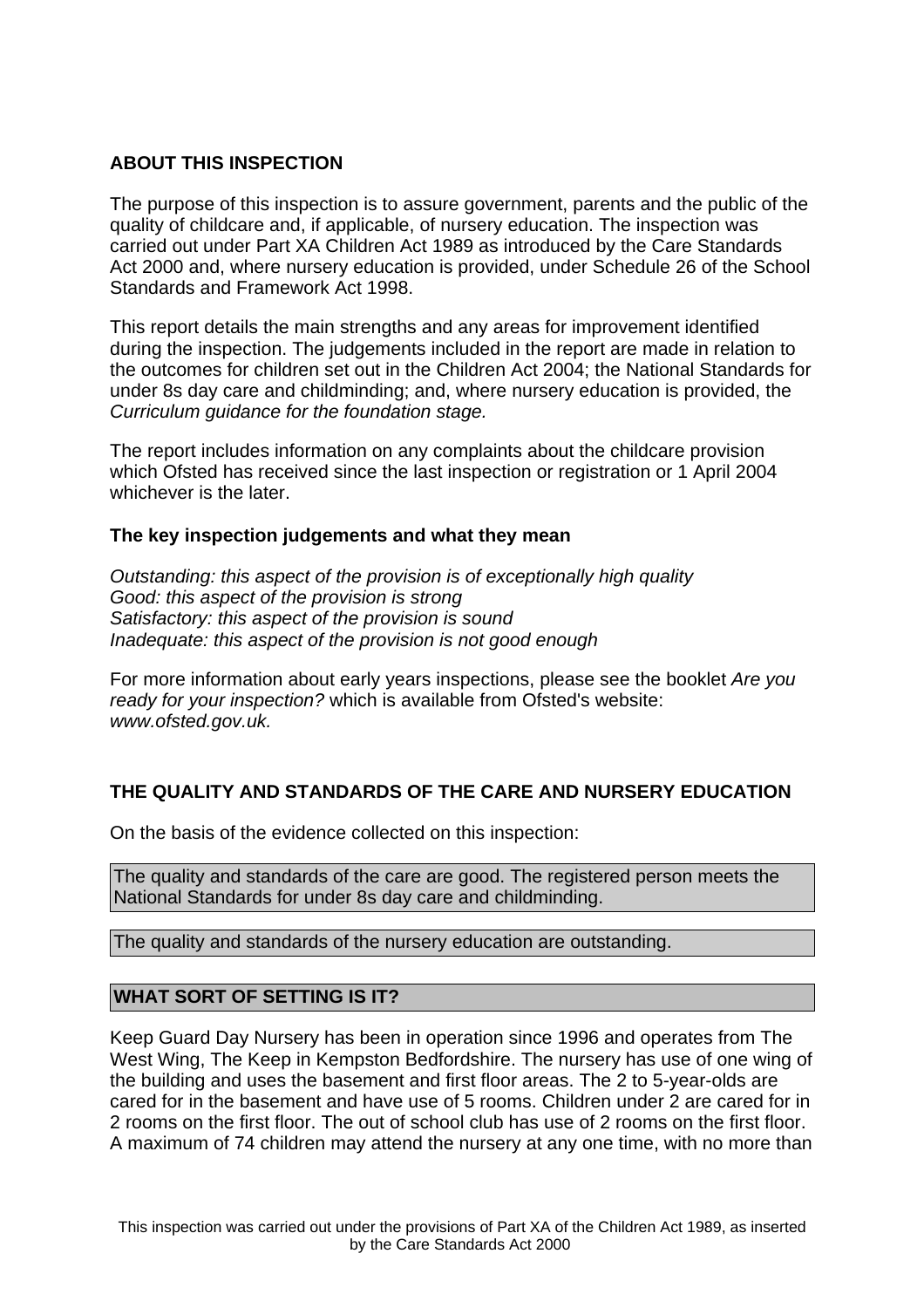18 children under 2 years of age and no more then 20 aged 5 to 8 years attending the after school club and holiday club. The nursery is open five days a week all year round, Monday to Friday 8.00 to 18.00. The children have access to a small outside play area.

There are currently 124 children aged from 6 months to 8 years on roll. Of these 12 children receive funding for nursery education. Children attend for a variety of sessions and come from a wide catchment area. The nursery currently has no children who have special educational needs, but does support a number of children who speak English as an additional language.

The nursery employs 16 staff. Twelve of the staff including the manager hold appropriate early years qualifications. Two staff members are currently working towards a qualification. The setting receives support from a teacher and the Early Years Development and Childcare Partnership.

## **THE EFFECTIVENESS OF THE PROVISION**

#### **Helping children to be healthy**

The provision is outstanding.

Children learn the importance of good personal hygiene through extremely well-planned daily routines. Older children have an excellent awareness of how and why they wash their hands and that it is important to do so, for example, before meals and snacks and after messy activities. When using the outside play area staff ensure first aid kits and cloths for cleaning children's hands are available at all times. Younger children develop their understanding through watching others, discussion and through positive role modelling of the adults. The children are protected from infection through excellent hygiene routines which are practised throughout the nursery. For example, coloured cloths are only used for cleaning certain areas and informative charts within the toilet and nursery ensure these procedures are followed.

Children's health and hygiene is extremely well maintained through procedures of exclusion for certain forms of illness. If children are taken ill then staff ensure they are made comfortable until such time they are collected. First aid and emergency procedures are well documented in the appropriate forms which are signed where possible by the parents. A high level of staff hold first aid certificates, so they ensure all incidents are dealt with effectively. There is an excellent awareness of practice and procedures to ensure any accidents are dealt with appropriately ensuring the best interest of the children are maintained at all times.

Children benefit from a healthy diet. The nursery is working closely with the local authority primary trust on the healthy eating award as part of their healthy eating campaign and continually works towards developing the superb, healthy meals and snacks. The meals on offer cater for the children's various dietary needs with a large percentage of children being of different cultures. This is reflected in the varied, extremely nutritious meals and their planning and presentation. This is also explored and promoted with cooking activities for children to gain an understanding of healthy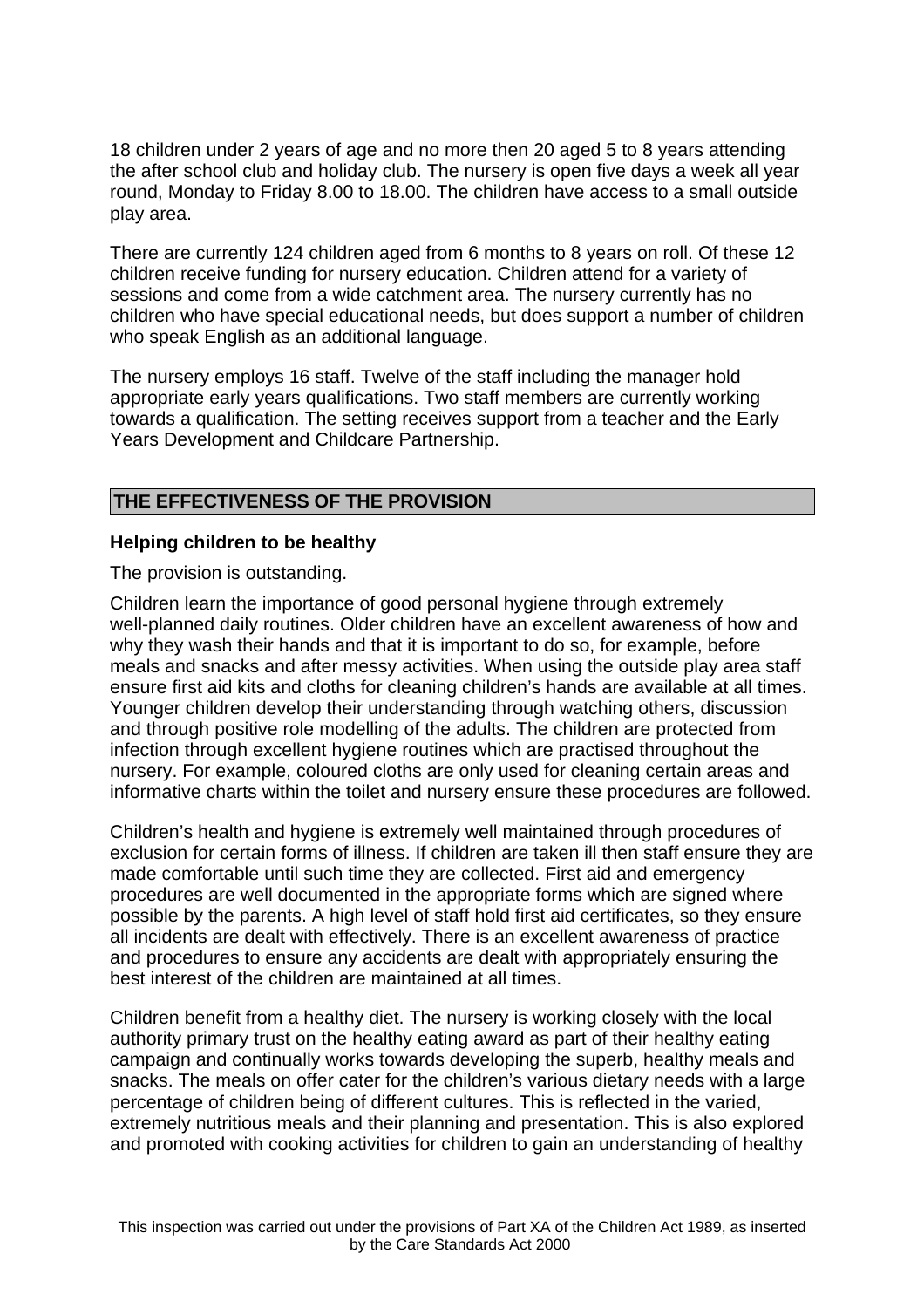foods as well as different customs. For example, making Indian sweets as part of the Diwali celebration and eating fresh fruit. Children thoroughly enjoy the meals and snacks and are encouraged to try new tastes to develop their experiences.

Children enjoy an extensive and stimulating range of equipment to promote a healthy life and their physical development. Staff use the 'Birth to three matters' framework to offer babies and younger children extremely well-planned physical activities both inside and outside of the nursery. This includes good opportunities for children to explore, experiment and develop their physical skills such as; pulling themselves up on furniture, crawling and using push along toys to aid with their walking skills. Trips out in the local community also expand opportunities for all the children attending the nursery in using their physical skills. The older children also have extensive opportunities to develop self-confidence in their physical skills as they join in with a wide range of activities both inside and outside. Children clearly enjoy using the garden whatever the weather to use their energy and imagination. This activity produces lots of laughter and interaction with one another as they run around, kick footballs, look at nature and play ring games with staff and their peers. Children are given very good support from staff who are on hand to guide and assist when required, such as helping to climb onto the stepping stones. Inside the children have excellent opportunities to use their finer movement skills such as building, playing in the sand and painting. They clearly enjoyed dancing along to the Indian music that was playing, so their learning about other customs and festivals are extremely well incorporated within the daily plans.

### **Protecting children from harm or neglect and helping them stay safe**

The provision is good.

Children's safety is paramount to the organisation of the nursery. Staff are vigilant when recognising hazards and take positive steps to minimise these. Effective risk assessments are carried out and all the staff share in the responsibility for keeping children safe. Within staff meetings health and safety is often discussed so that staff are continually reminded of their responsibility to keep children safe. Staff practise evacuation procedures with all the children on a regular basis. Fire notices are on display for everyone to see. Children's safety and well-being is positively promoted through the staff being vigilant at all times both inside and outside. This includes a system of visitors signing in when they come to the nursery. Parents also have to buzz an intercom system to gain access to the building and sign their child out when they attend the after school club.

Children use a broad range of safe, good quality and developmentally appropriate toys, furniture and equipment. These are extensively organised throughout the setting in child-height storage units to encourage children to become independent and gain safe access to their resources. Within the babies and toddler room a separate area for children who are not yet walking allows them to be safe and secure from possible knocks inflicted by more mobile children. In all the rooms children are encouraged to help tidy toys away and notify an adult if something is broken. Sensitive reminders by staff encourage children to share in their responsibility for their own safety and that of others. When the children had candles on display for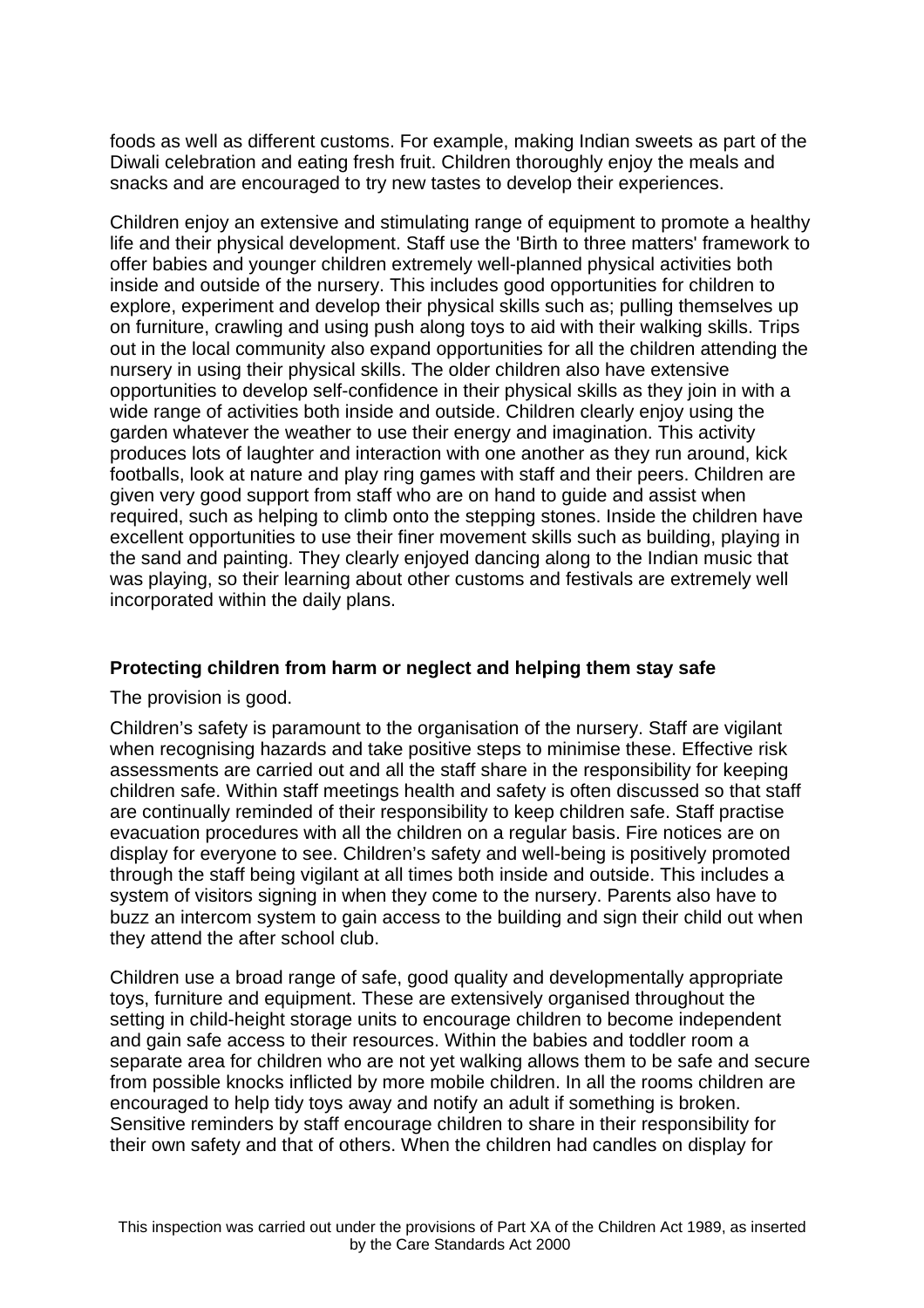Diwali staff talked through what can and cannot happen. The older children were able to say "you do not touch candles as they can burn you". The inside play space is spacious, bright, airy and well-organised within all the rooms making it a happy and relaxed environment for the children. Outside the children have suitable access to a fully enclosed area that is monitored at all times by staff. Within this area the children have a good variety of equipment that enables all areas of their physical development to be challenged.

Children are well protected by staff who have a clear understanding of child protection polices and procedures and give priority to children's welfare. Staff are confident in their knowledge of child protection, reporting concerns appropriately to senior staff and documentation is in place to support them in the event of any concerns. The nursery has a regular training programme in place to ensure staff members' knowledge and understanding is continually up to date so children's welfare is fully safeguarded.

### **Helping children achieve well and enjoy what they do**

The provision is outstanding.

Children are happy, contented and secure throughout the nursery. They confidently access the stimulating and challenging range of activities and are forming secure relationships with staff and other children. Staff have an extensive awareness of the 'Birth to three matters' framework and this has a positive effect on the younger children's enjoyment and achievements. Staff plan activities in line with this framework and have gained a secure knowledge about what children can learn. Babies and young children receive lots of cuddles and have developed strong bonds with their key worker which increases their sense of well-being and contentment. They clearly benefit from the routines which are consistent with those at home. They enjoy various activities such as messy play, immensely enjoying the feel of sand and coloured paper which they pick up and let trickle through their fingers. Younger children exhibit great delight in using paint and glue to colour pre-cut shapes of candles for the theme of Diwali that the nursery was covering. Great fun was had playing in the home corner with real fruit and vegetables, where children learn the textures of things, but also see things that are familiar to them. They clearly enjoyed doing actions to songs such as 'Miss Polly had a dolly'.

Children develop their communication skills as they respond to others around them. With the use of verbal and non-verbal communication they make their needs known to staff who are adept at interpreting these needs. Younger children are animated and eager to take part. Their mobility is extended through first-hand support offered by staff as they move freely and easily around the room. Children who are just learning to walk are aided by a push along toys which help build their confidence. Staff help with this process by offering lots of praise and encouragement. Children look very pleased with their efforts. They learn through these experiences and are directly involved and interested in their play. Children learn about responsibilities and are allowed to make errors, decisions and choices as they select activities and share their play with others.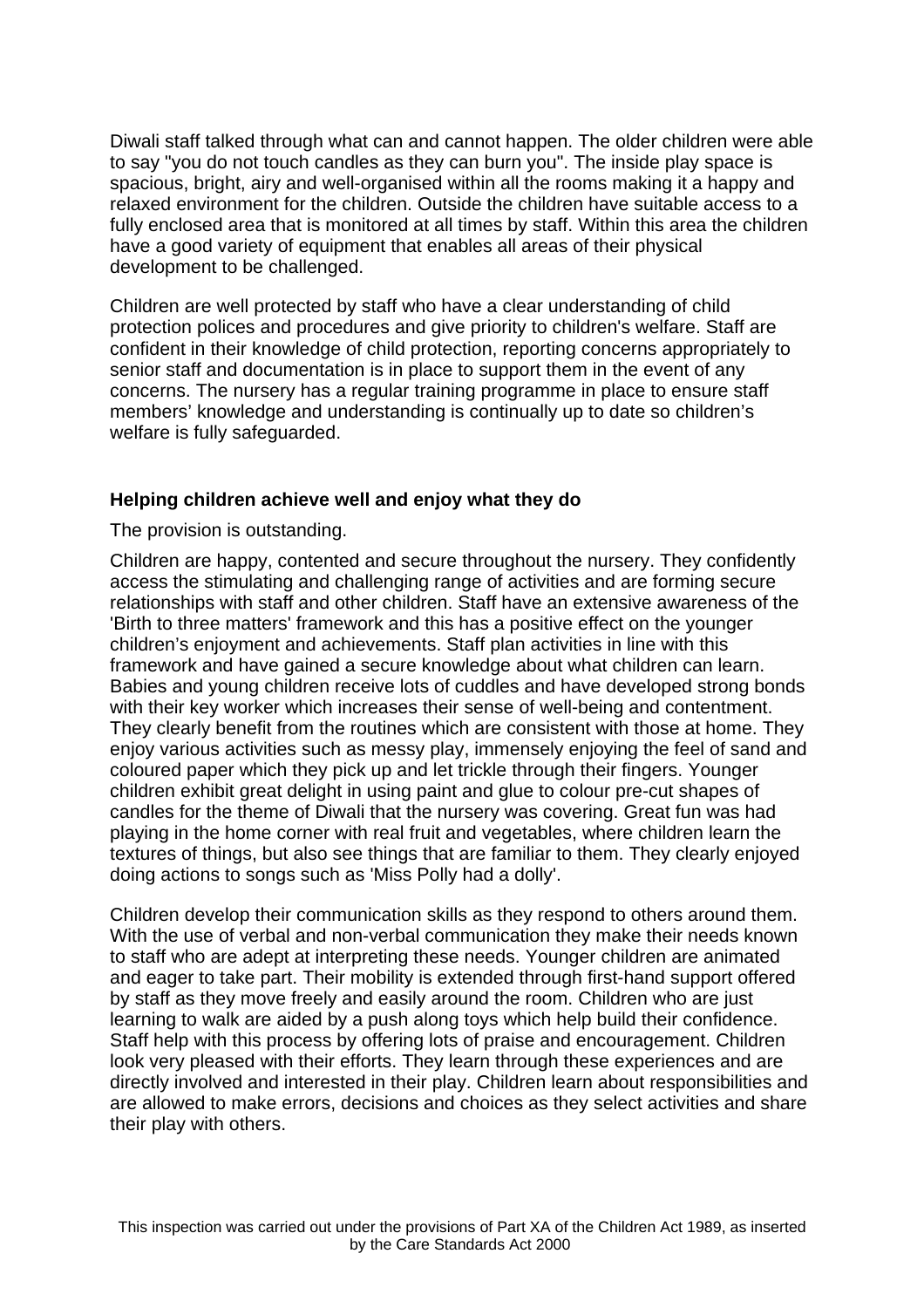Children exhibit high levels of confidence and security and this has been achieved by the consistent support and direction of staff. Older children are able to resolve their differences when any conflicts arise. They are encouraged to talk about them and find their own solutions. This provides children with tools to become aware of the needs of others and negotiate differences. Younger children often seek out staff to share experiences with or to gain support for an activity.

Attractive displays all around the nursery give children pride in their work. Staff throughout the nursery make experiences enjoyable and meaningful for the children which in turn aids their confidence to participate. Children are receptive to the constant praise and encouragement that is provided by staff. This has a clear impact on their self-esteem and encourages them to try new tasks and participate in activities. Children of all ages and abilities develop concepts of counting, sorting, shape, colour and problem solving through the very well-planned and managed activities on offer.

#### Nursery Education

Children are absorbed and happy in the activities provided. Staff are extremely well skilled at extending the range of activities which support the children's learning and enables them to make progress. Children have a strong sense of belonging as they have an awareness of routine, for example, where to hang their coats when they arrive, the lay-out of the room and choice of play materials. They are developing friendships and seek out friends to share activities with. Behaviour is good. Children respond well to direction, more able children resolve their own conflicts and some will seek support. For example, when children have disputes, staff get down and talk quietly to them. Children respond well to this. Older children recognise that they can make mistakes, but through high levels of encouragement staff help the children to develop coping skills which helps them to move forward.

Staff ensure children have extensive opportunities to learn through play and often start at a child's base line to encourage them to develop the skills required. Staff are adept at providing opportunities to help encourage children succeed in simple ways. For example, giving clues when discussing the days of the week. This in turn helps children build their confidence and self-esteem. Children enjoy using language in their imaginative play and during group discussion. For example, the children talked about their trick or treating adventures. One child described fireworks he had seen. When asked what they sounded like he went and got the cymbals and banged them together, as he said it made a crashing sound. Staff have a variety of multi-lingual skills and will talk to children in other languages as well as English thus giving children a purposeful awareness of language. For example, children were observed during a counting session when they and the staff used different languages to count up to five. Children spend time discovering their mark-making skills and are starting to enjoy books and stories. Simple labels around the room and tracing activities develop children's early word recognition.

Children are confident counters and have excellent opportunities to practice these skills such as, counting songs, counting objects within an activity such as cooking. Children have a growing concept of matching, sorting, size, shape and simple problem solving skills. These are gradually introduced through a range of well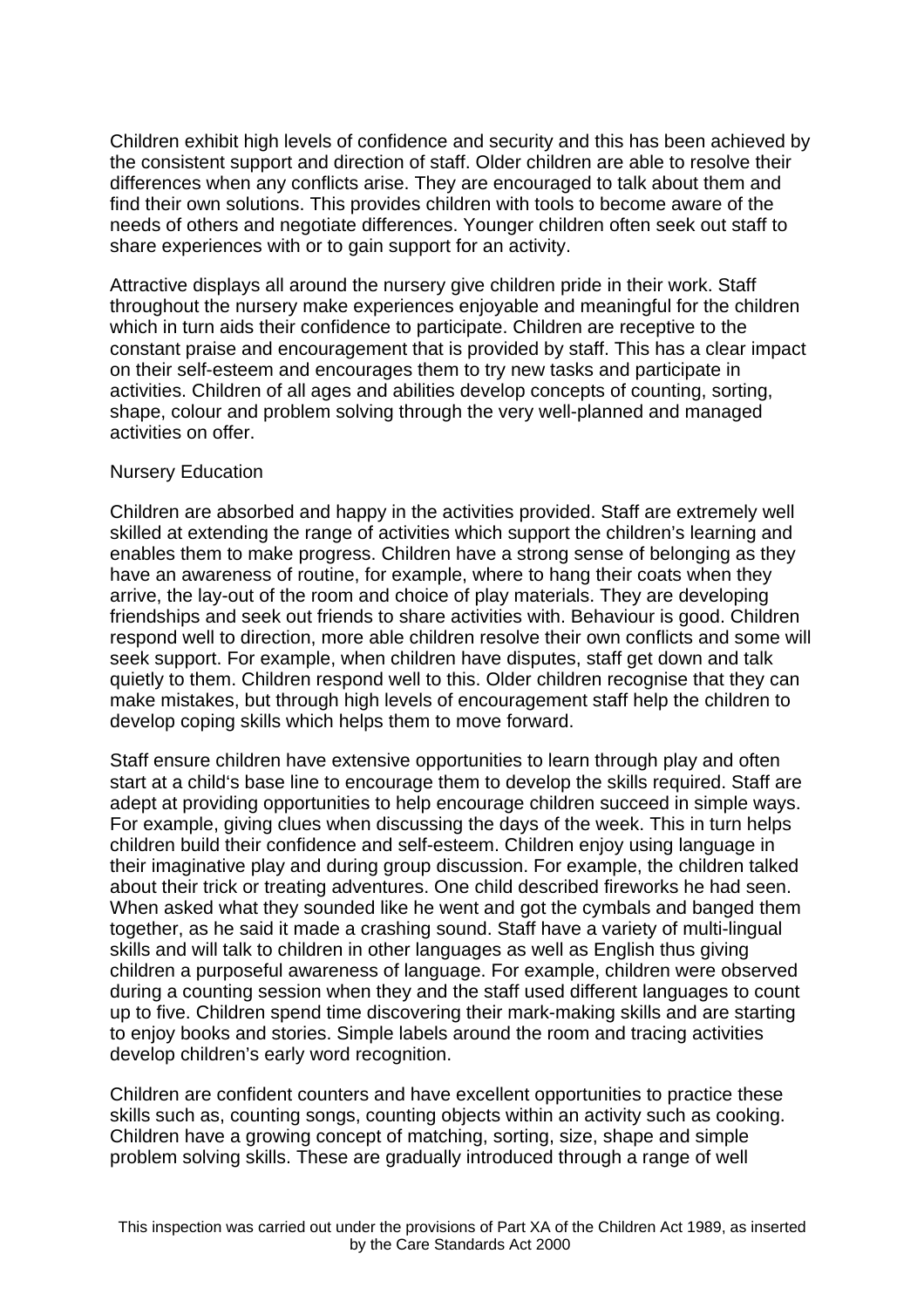planned activities, as the children are ready. Staff provide children with opportunities to extend their knowledge and understanding of the world around them. They explore their local environment enjoying trips to the park for extending their physical play, visiting a Gurdwara temple as part of their Diwali celebrations which helps to extend the children's learning. The children were practising wearing head scarves, as they need to do this when they are in the temple. They are able to explore nature first-hand as they collect leaves, watch a slug crawling in the garden and talk with staff about how it lives. Children enjoy dancing in brightly coloured clothes to Indian music as they celebrate Diwali and learn more about this festival. Other creative activities give children a sense of achievement, as they are able to create spontaneously using their imagination and skills. Children thoroughly enjoy taking part in music and movement as well as singing and actions songs.

Children's achievements are clearly linked to the stepping stones. Staff members' excellent knowledge of the Foundation Stage enables the use of on-going observations and extremely highly effective planning to devise the next steps in children's learning. The assessments give clear evidence of children's progress and achievements and any gaps can be quickly identified to inform future planning.

The quality of teaching and learning is outstanding. Staff are extremely skilled at enriching the experiences for all children with exceptionally well-organised and planned activities and resources. They have a very good awareness of children's starting points and use this to plan the next steps in their development. Consistent staff impact on children's high levels of confidence and security. Sensitive settling-in procedures build on this giving children confidence to participate. Children enjoy circle time and some are confident to join in discussions. For example talking about trick or treating they had done, fireworks they had seen. Staff are getting to know the children well and know when to step back and let children take over an activity, creating a realistic balance between adult –led and child-initiated play. For example, a child was making a Diwali lamp from plasticine, talking about shapes, textures. The child then went on to turn the plasticine into a face, added eyes, hair and talked to the staff about what they were doing. Staff are excellent role models and inspire , praise and encourage children to try things for themselves. They encourage children to gain the confidence to succeed and support them well as they aspire to do so. Staff are extremely skilled when motivating the children and know how to capture their interest by involving them in activities they can extend for themselves. For example teaching Indian dance and the children then doing it on their own. Children are progressing well, supported by a highly motivated and able staff team who are confident in their abilities to develop and challenge children's learning.

### **Helping children make a positive contribution**

#### The provision is good.

Children attend from a variety of backgrounds and all children are warmly welcomed into the nursery. They have access to a meaningful range of resources and activities to promote a positive view of the wider world and increase their awareness of diversity. Children take part in a range of activities of both familiar and unfamiliar festivals. For example, Halloween, Chinese New Year, Easter and Christmas and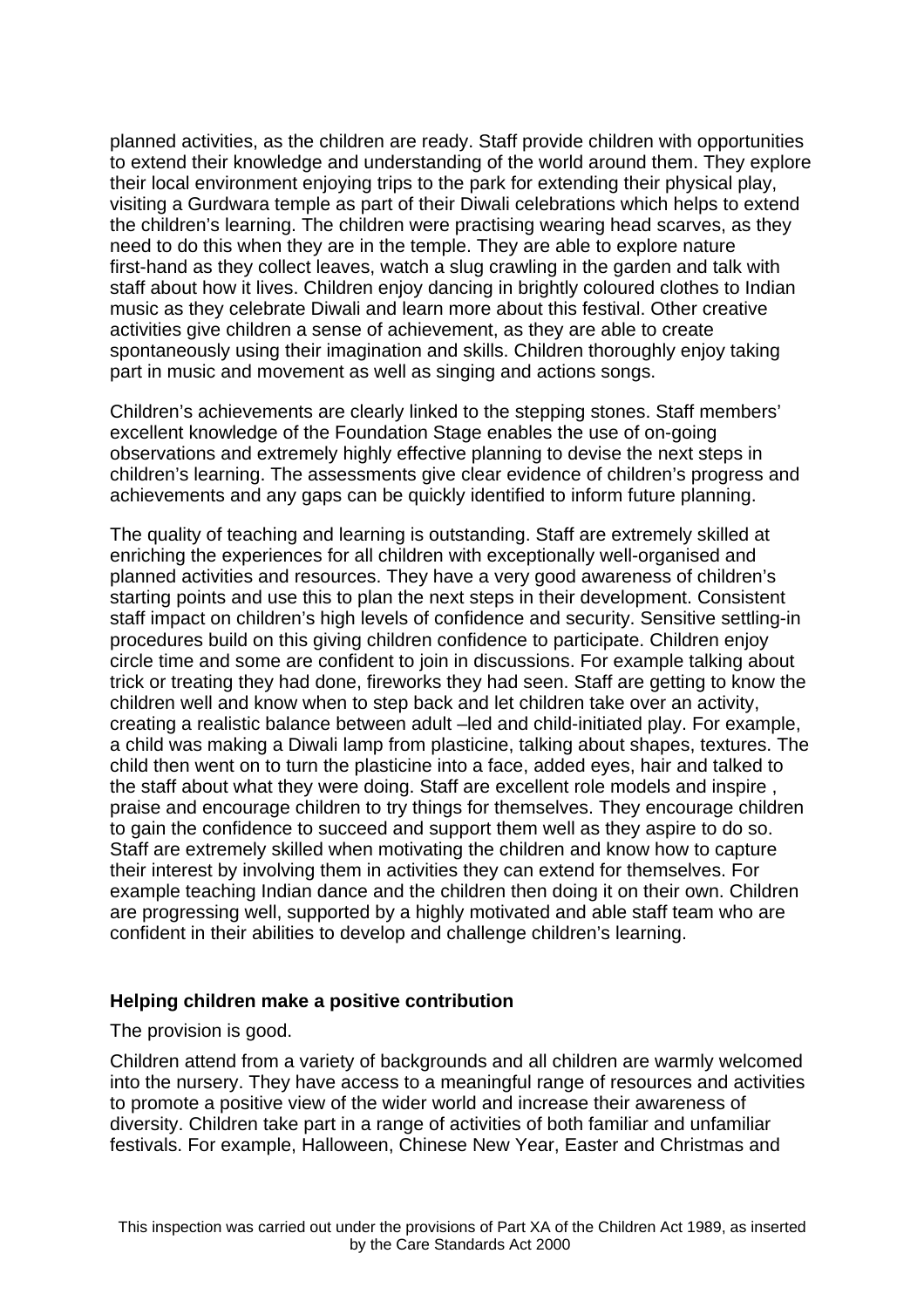Diwali. Staff actively reflect the wider cultural diversity of the nursery and community and are able to bring a wealth of wonderful experiences for the children to enjoy. Parents are encouraged to share their knowledge of their customs and celebrations with the children, such as dressing in their traditional dress and talking with the children about their customs and festivals.

Children's behaviour can vary within the nursery, however good role models and outstanding staff support for the children ensures any incident is dealt with calmly and with consideration for all involved. There is an excellent team sprit throughout the nursery with children getting on with one another, playing happily together, being respectful of each other and sharing resources. This positive approach fosters children's spiritual, moral, social and cultural development and supports the education programme older children receive. All children are valued and respected as individuals and all their needs are well documented and implemented. Staff recognise that at some time all children will exhibit a 'special need'. This could be developmental need or personal need. Detailed registration forms gain full information from parents about each child in order to fully meet their needs.

An outstanding partnership with parents and carers has been developed which contributes significantly to children's sense of belonging, security and well-being. Parents are warmly welcomed into the nursery where staff are on hand to discuss any issues and share information. For example they are invited to regular open days and have appointment times for more formal exchange of information about their child's progress and achievements. Parents receive information about the Foundation Stage curriculum and 'Birth to three matters' framework. This gives them an understanding how their child will make progress and how they can support this at home. Staff members' friendly and open attitude promotes the positive relationships which impact on the children's sense of well-being and security within the setting. The availability of informative documentation and notice boards extends the nursery's effectiveness in keeping parents well informed. Parents speak knowingly and enthusiastically about the nursery and like the open door policy that the nursery has. The nursery had not made their complaints procedure totally clear to parents.

### **Organisation**

The organisation is outstanding.

Children's care is greatly enhanced by the superb quality of organisation and outstanding leadership and management of the nursery. This benefits the children as they move through the nursery from baby room to pre-school. The nursery manager, her deputy and dedicated staff team continually enhance their knowledge through extensive training. The management team are responsible for all aspects of the nursery including staff supervision and employment, ratios and deployment, operational plan, staff training and qualifications. All staff have considerable knowledge of the National Standards which they are committed to apply throughout the nursery. This is enhanced by their knowledge of the 'Birth to three matters' framework and the Foundation Stage curriculum. High regard for the well-being of the children, their group sizes, adult support, enjoyment and achievements contributes to the overall effectiveness of the organisation of the nursery.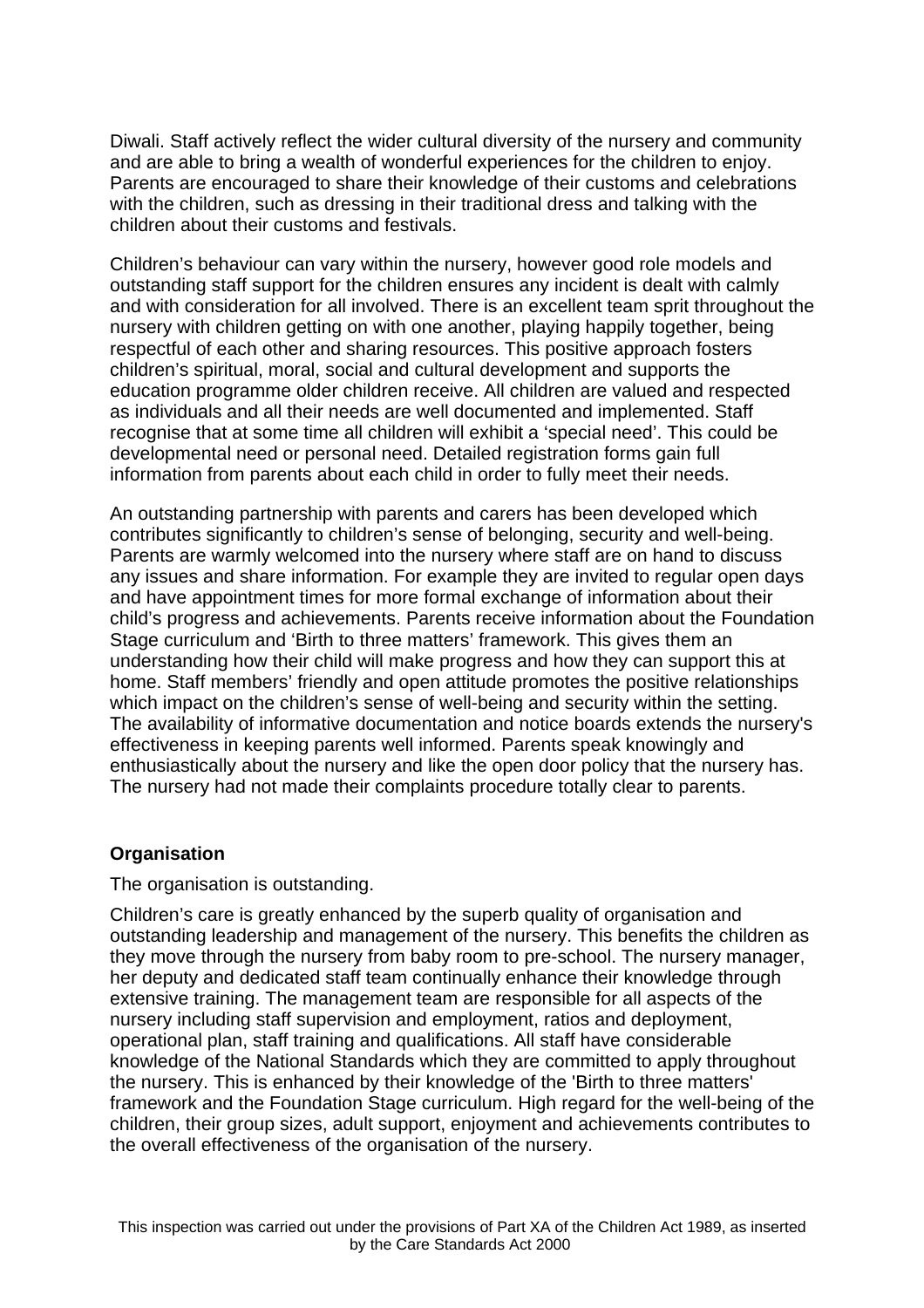The premises are extremely well organised. Indoor and outdoor space is set out to ensure children obtain the maximum enjoyment and play opportunities that will enhance all areas of their development and learning. Children arrive and are keen to participate in the nursery lifestyle and freely move around talking to staff and their peers about home experiences. Staff work effectively as a team, moving with the flow of the children where they can actively involve themselves in the their play.

Highly effective organisation of records and documents ensures children's welfare and enables parents to play an active role in their child's care. The required documentation is very well organised and in place to support the management and efficient running of the setting. There are very informative notice boards and leaflets for parents as well as excellent day to day communication to share information about their children.

Staff are extremely knowledgeable and have a very good understanding of child development. Most of the staff hold relevant childcare qualifications and extend their own professional development through access to training and childcare literature. For example outside agencies come in and do training with the staff such as child protection. They further develop their practice and knowledge of 'Birth to three matters' framework and the Foundation Stage curriculum to enable them to extend, challenge and further enhance children's learning and development. Overall the provision meets the needs of all the children who attend.

## **Improvements since the last inspection**

At the last inspection the provider was asked to develop the short term plans to identify the activities which support the planned learning outcomes, and show the staff's role in supporting this learning. This has taken place and the short term plans now link activities to the learning outcomes, benefiting the children by having a cohesive system to support their learning and development. The planning also incorporates staff roles, helping to show individuals with responsibility for specific elements of that learning and development.

### **Complaints since the last inspection**

There have been no complaints made to Ofsted since the last inspection.

The provider is required to keep a record of complaints made by parents, which they can see on request. The complaints record may contain complaints other than those made to Ofsted.

# **THE QUALITY AND STANDARDS OF THE CARE AND NURSERY EDUCATION**

On the basis of the evidence collected on this inspection:

The quality and standards of the care are good. The registered person meets the National Standards for under 8s day care and childminding.